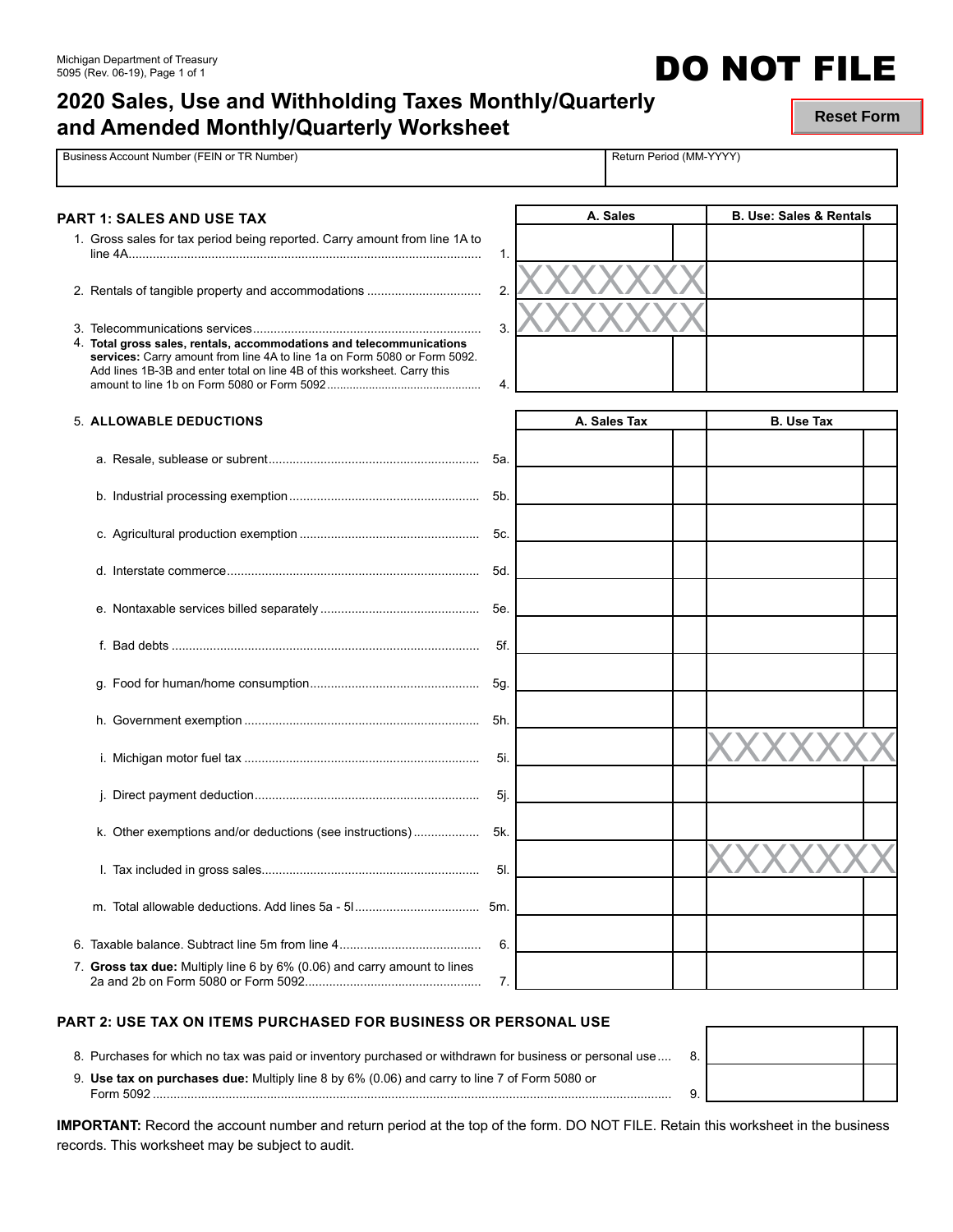### **Instructions for** *2020 Sales, Use and Withholding Taxes Monthly/Quarterly and Amended Monthly/Quarterly Worksheet* **(Form 5095)**

Lines 1 through 3: For information about determining Bulletin (RAB) 2016-14. whether a person has nexus with Michigan, see Revenue **Line 5a: Resale, Sublease or Subrent.** Enter resale, sublease Administrative Bulletins (RABs) 1999-1, 2015-22, and 2018- or subrent exemption claims.<br>16. Please also visit www.michigan.gov/remotesellers for ring 5b. Industrial Pres

Line 1A: Total Gross Sales for Tax Year. *This line should* industrial processing by an industrial processor is exempt.<br>be used by sellers with nexus to report sales of tangible "Industrial processing" is the activity of c *be used by sellers with nexus to report sales of tangible* "Industrial processing" is the activity of converting or *personal property where ownership transfers in Michigan*. conditioning tangible personal property by cha *personal property where ownership transfers in Michigan.* conditioning tangible personal property by changing its *This includes sellers with nexus through physical presence or* form, composition, quality, combination, or character. In *economic presence (remote sales)*.

Enter total sales, including cash, credit and installment • Property must be used in producing a product for transactions, of **tangible personal property**. Include any ultimate sale at retail, costs incurred before ownership of the property is transferred

Providers of nontaxable services (that do not involve the sale incorporated into a product for ultimate sale at retail, and or lease of tangible personal property) should not report those

*line should be used by:* inventory.

- 
- 

- Lessors of tangible personal property: Lessors that have<br>
made a valid election under MCL 205.95(4) and MAC R<br>
205.132(1) should report receipts from rentals of that<br>
tangible personal property under the election.<br>
 Til
- Persons providing accommodations: This includes but is<br>
not limited to total hotel, motel, and vacation home<br>
rentals, and assessments imposed under the Convention<br>
 Breeding, raising, or caring for livestock, poultry, rentals, and assessments imposed under the Convention • Breeding, raising, or and Tourism Act the Convention Facility Development borticultural products. and Tourism Act, the Convention Facility Development Act, the Regional Tourism Marketing Act, and the (ii) To the extent that the property is affixed to and made<br>Community Convention or Tourism Marketing Act.

**Line 3B: USE TAX - Telecommunications Services.** Enter exempt purpose in (i), tangible personal property sold to a property sold to a property sold to a property sold to a property sold to a property sold to a property so gross income from telecommunications service.

Line 5a-5l: Allowable Exemptions and/or Deductions. Use • Agricultural land tile lines 5a - 5l to deduct from gross sales the nontaxable sales<br>included in line 4. Deductions taken for tax exempt sales<br>must be substantiated in business records. A completed copy<br>of Michigan Sales and Use Tax Certificate of Michigan Sales and Use Tax Certificate of Exemption (Form 3372) or the same information in another format However, the following sales from (i) or (ii) **are not exempt:** must be obtained from the purchaser. For more information

**PART 1: SALES AND USE TAX** on exemption documentation, see Revenue Administrative

16. Please also visit www.michigan.gov/remotesellers for **Line 5b: Industrial Processing Exemption.** The sale or lease of tangible personal property ultimately used in **Line 1A: Total Gross Sales for Tax Year.** This line s *economic presence (remote sales).* general, all of the following must be met:

- 
- costs incurred before ownership of the property is transferred<br>to the buyer, including installation, shipping, handling, and<br>delivery charges. Dealers do not reduce sales reported here<br>by any trade-in value.<br>by any trade-i
- or lease of tangible personal property) should not report those<br>sales.<br>**Line 1B:** USE TAX Total Sales for the Tax Year: *This* when finished goods first come to rest in finished goods when finished goods first come to rest in finished goods

*Sellers with nexus to report sales of tangible personal* If property is used for both an exempt and a taxable purpose, *property sourced to Michigan, for which ownership* the property is only exempt to the extent that it *property sourced to Michigan, for which ownership* the property is only exempt to the extent that it is used for transfers outside Michigan, or **a** axempt purpose. In such cases, the exemption is limited an exempt purpose. In such cases, the exemption is limited *Remote sellers without nexus who voluntarily collect* to the percentage of exempt use to total use determined by a *Michigan tax. reasonable formula or method approved* (but not required to be pre-approved) by Treasury. For exceptions and exclusions,

Enter total sales, including cash, credit, and installment<br>transactions, of tangible personal property.<br>Line 2B: USE TAX - Rental of Tangible Property and<br>Accommodations.<br>Accommodations.<br>Cenerally, the following non-exhaus

- 
- 

a structural part of real estate for others and used for an exempt purpose in (i), tangible personal property sold to a

- 
- 
- 
-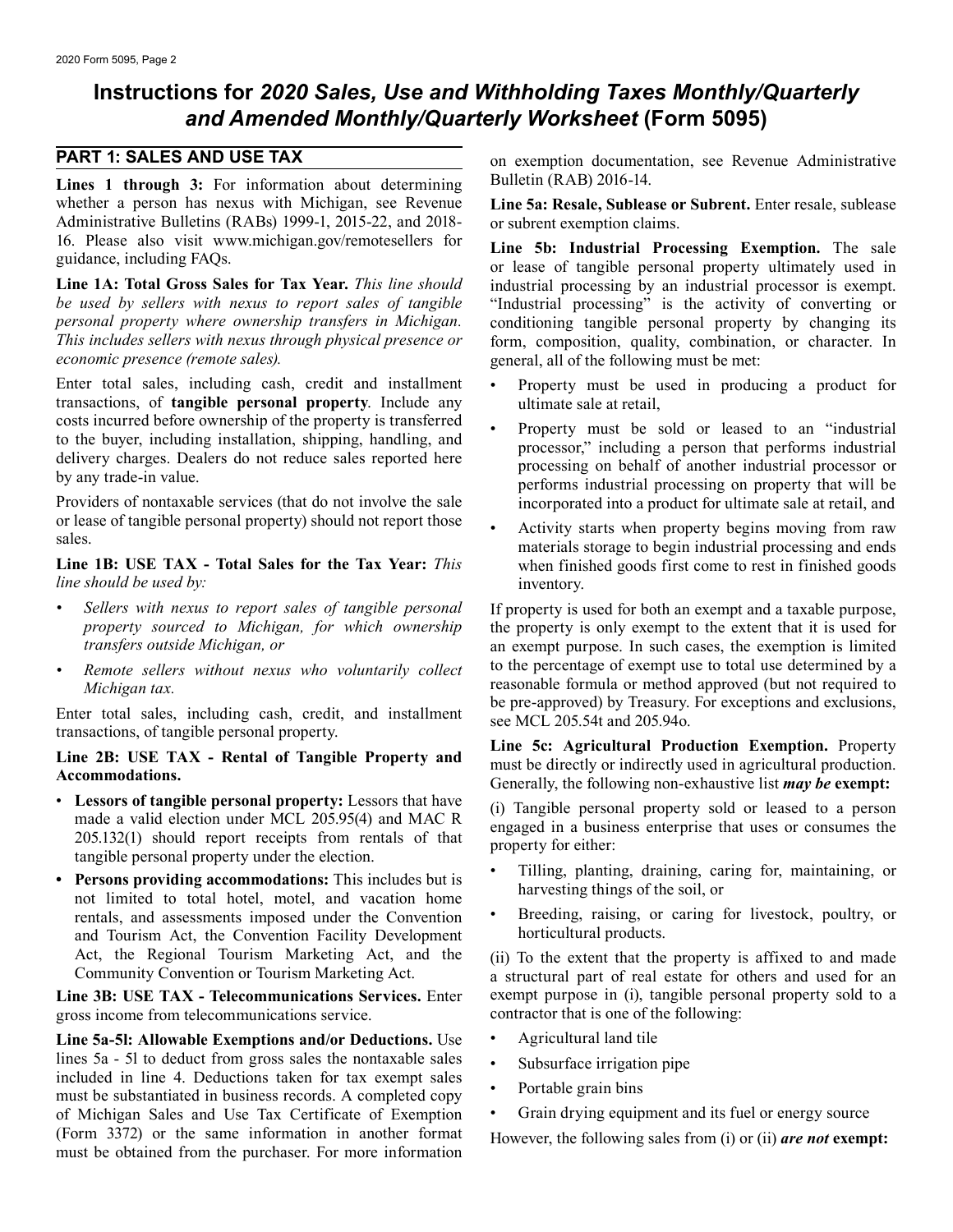- living or human consumption, or **Line 5j: Direct Payment Deduction.** Sales to companies
- disassembled and reassembled may be exempt. qualifications, see RAB 2000-3.

both an exempt and a taxable purpose, the property is only exempt to the extent that it is used for an exempt purpose.

**Line 5d: Interstate Commerce.** Enter sales made in *Supplemental Schedule* (Form 5086, e-file only). interstate commerce. To claim such a deduction, the<br>
property or service must be delivered by the business to the<br>
out-of-state purchaser. Property transported out-of-state<br>
by the purchaser does not qualify as interstate

**Line 5e: Nontaxable Services Billed Separately.** Enter churches, schools, hospitals, and homes for the care of charges for nontaxable services billed separately, such as children and the aged to the extent the property is charges for nontaxable services billed separately, such as children and the aged, to the extent the property is used to repair or maintenance, if these charges were included in carry out the nonprofit purpose of the organi repair or maintenance, if these charges were included in carry out the nonprofit purpose of the organization. For gross receipts on line 1. Costs, such as delivery or installation sales to certain nonprofit agencies the ex gross receipts on line 1. Costs, such as delivery or installation sales to certain nonprofit agencies, the exemption is charges, that are incurred before the completion of the limited based on the sales price of property u charges, that are incurred before the completion of the limited based on the sales price of property used to raise<br>transfer of ownership of taxable property are included in the funds or obtain resources. All sales must be transfer of ownership of taxable property are included in the funds or obtain resources. All sales must be paid for tax base and may not be subtracted.

**Line 5f: Bad Debts.** Bad debts may be eligible for a qualify.

- The debts are charged off as uncollectible on business
- 
- The debts are eligible to be deducted for federal income charged to the customers.

lender provided the retailer who reported the tax and the is made within the time period for returns stated in the lender financing the sale executed and maintained a separate tax and the state in the initial sale, lender financing the sale executed and maintained a separate taxpayer's refund policy or 180 days after the initial sale, written election designating which party may claim the whichever is earlier. Repossessions are not a written election designating which party may claim the deduction. Certain additional conditions must be met. See deductions. MCL 205.54i, 205.99a, and RAB 2015-27. • Sales to contractors of materials which will become part

total of retail sales of grocery-type food, excluding tobacco, hospital, qualified exempt nonprofit housing entity or marihuana products, and alcoholic beverages. Prepared food church sanctuary, or materials to be affixed to and made a<br>is subject to tax. See MCL 205.54g and MCL 205.94d for structural part of real estate located in another is subject to tax. See MCL 205.54g and MCL 205.94d for

**Line 5h: Government Exemption.** Direct sales to the Contractor United States Government, State of Michigan, or its political 1999-2.

Line 5i: Michigan Motor Fuel Tax. Motor fuel retailers paid to Secretary of State.<br>
may deduct the Michigan motor fuel taxes that were included • Qualified nonprofit organizations with aggregate sales in may deduct the Michigan motor fuel taxes that were included

• Food, fuel, clothing, or similar property for personal in gross sales on line 1 and paid to the State or the distributor.

• Property permanently affixed to and becoming a that claim direct payment of sales or use tax to the State of structural part of real estate unless it is agricultural land Michigan. Such companies must have a sales tax license tile, subsurface irrigation pipe, a portable grain bin, or or use tax registration, and have a letter from Treasury grain drying equipment. Certain property that can be specifically granting direct payment authority. For

Some specific types of exempt property and exempt uses of **Line 5k: Other Exemptions and/or Deductions:** Identify property are clarified in the statute. If property is used for exemptions or deductions not covered in items exemptions or deductions not covered in items 5a through 5j on this line. Examples of exemptions or deductions are:

- exempt to the extent that it is used for an exempt purpose.<br>
In such cases, the exemption is limited to the percentage of<br>
exempt use to total use determined by a reasonable formula<br>
or method approved (but not required to
	-
	- directly from the funds of the exempt organization to
- deduction if the following criteria are met:<br>
 Assessments imposed under the Convention and Tourism<br>
 Act, the Convention Facility Development Act, the books and records at the time the debts become worthless Regional Tourism Marketing Act, or the Community<br>Convention or Tourism Marketing Act. Hotels and motels • The debts are deducted on the return for the period during<br>which the bad debts are written off as uncollectible<br>retals provided use tax on the assessments was not
- tax purposes. Credits allowed to customers for sales tax originally paid A bad debt deduction may also be claimed by a third-party on merchandise voluntarily returned, provided the return
- **Line 5g: Food for Human/Home Consumption.** Enter the of a finished structure for a qualified exempt nonprofit total of retail sales of grocery-type food, excluding tobacco. hospital, qualified exempt nonprofit housing ent more information.<br> **purchaser** will provide a *Michigan Sales and Use Tax*<br> **Contractor** Eligibility Statement (Form 3520). See RAB
- subdivisions are exempt.<br>
 Vehicle sales to non-reciprocal states for which no tax was<br>
paid to Secretary of State.
	-